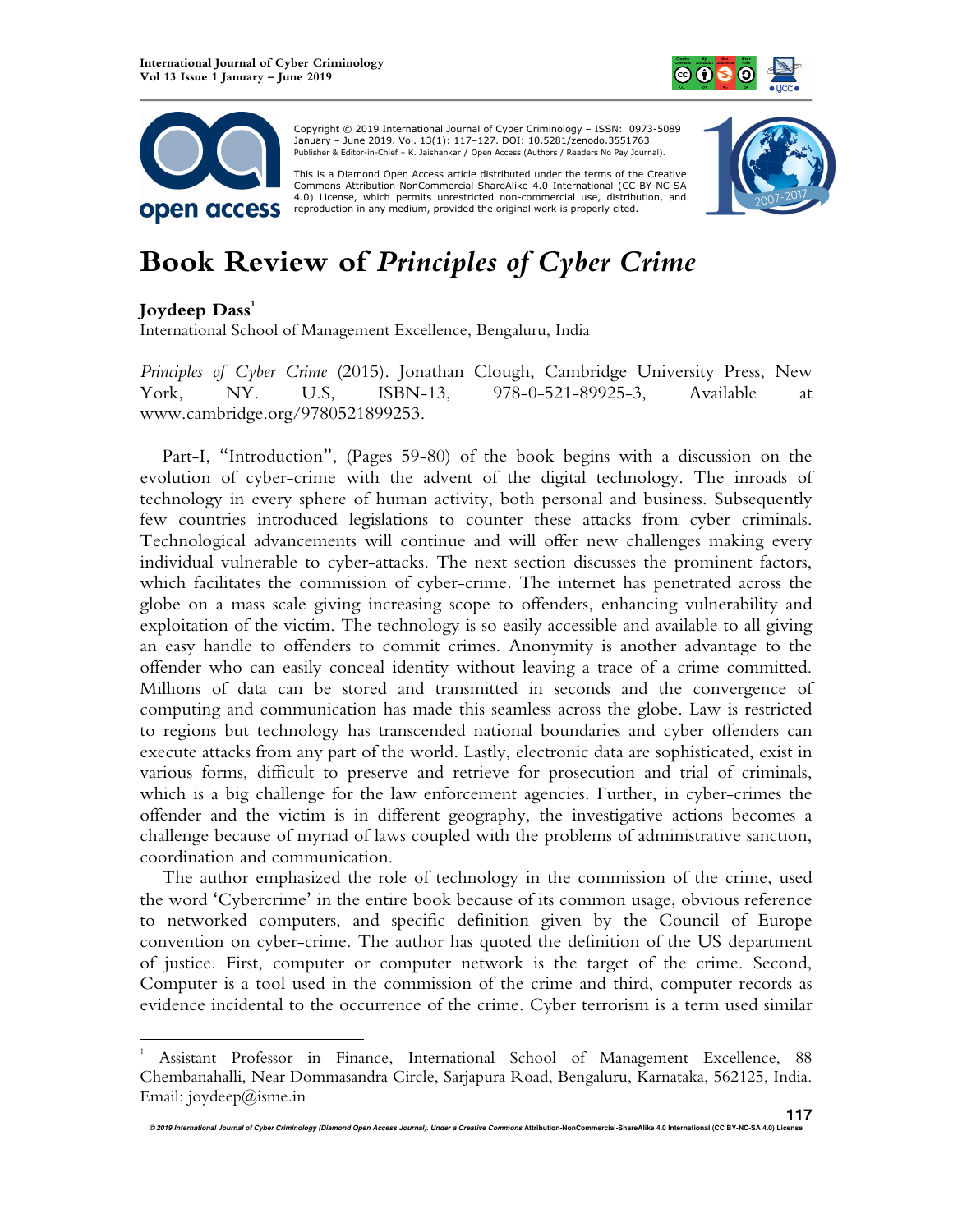to cyber-crime to describe attacks on critical infrastructure to disrupt essential services as opposite to terrorism that focus on the use of violent action. Technology is the enabler of cyber terrorism and the underlying motivation may be to cause harm to person or property, propagate ideological agendas, garner public opinion or to influence some form of government action. Survey number indicate that cyber-crime related cases either are ignored or deliberately not reported in crime statistics especially those, which has the extensive use of technology.

The author further urges that there should not be any distinction or inconsistency between online or offline cybercrimes concerning regulation and prosecution. Debates related to virtual crime is beautifully explained with two debatable questions as to where such crimes occur and if they do, does it occur in cyberspace and whether there should be separate and distinct legislations to counter these crimes. Finally, there is a growing international consensus on the global problem of cyber-crime with greater awareness and harmonization of procedures by OECD, UN, Council of Europe, G8, G20 and the Interpol. The cybercrime convention is an international response to the problems of cyber-crime with separate chapters in the book covering categories of offence, procedural and substantive law, international cooperation, information exchange, extradition, mutual assistance, liability, sanctions and jurisdictional principles. The writing style is conversational, simple, clear, concise and easy to understand for the readers. Appropriate references are available wherever relevant against each paragraph.

Part-II titled 'Computer as Target', (Pages 83-179) of the book contains eight sections with specific subjects discussed in sub-sections. 1) Introduction – The author discusses 'Hacking' and the underlying motivations for this class of offense. Hacking involves three categories of conduct, unauthorized intrusion to computer networks, circulation of malicious software (Malware) or codes for damaging and impairing of computer data and denial of service attacks with an intention to access information, modify or tamper data and unauthorized use of computers. 2) The prevalence of cyber-crime –Majority of cybercrime incidents go un-recorded in crime statistics and most of them relate to virus infection, insider abuse of access and thefts. 3) The legislative environment – Conviction and trials in offences related to cyber-crime is not fair and speedy due to different interpretations in various jurisdictions. Example, if computer to be categorized as 'property' or a theft of computer data as cybercrime or simply property theft. This hampers international cooperation, investigation and prosecution. The author has given a brief description of exact meaning of access offences, computer trespass, perspective of what exactly is an internal or an external access, data information or computer program. The explanation of 'fault element" which includes the intention to commit fraud and the type of information accessed. The definition provided by Cyber-crime convention, criminal law provisions and codes in Australia, Canada, UK, and USA.4)

Impairment of data –This section discusses the conduct, which constitutes data interference, deletion, deterioration, suppression, modification and impairment, damage, loss, as encompassed by the cyber-crime convention and the legislative provisions in Australia, Canada, UK and USA.5) Misuse of devices –Writing malicious code, gaining access to passwords, creation of black market, trafficking of information on the internet, posting security weaknesses on the internet falls in this class of offence. This offense comprises of two parts, first possession, control of data, and second producing, obtaining, trafficking and supply of information. Legislative provisions of cyber-crime convention,

**© 2019 International Journal of Cyber Criminology (Diamond Open Access Journal). Under a Creative Commons Attribution-NonCommercial-ShareAlike 4.0 International (CC BY-NC-SA 4.0) License**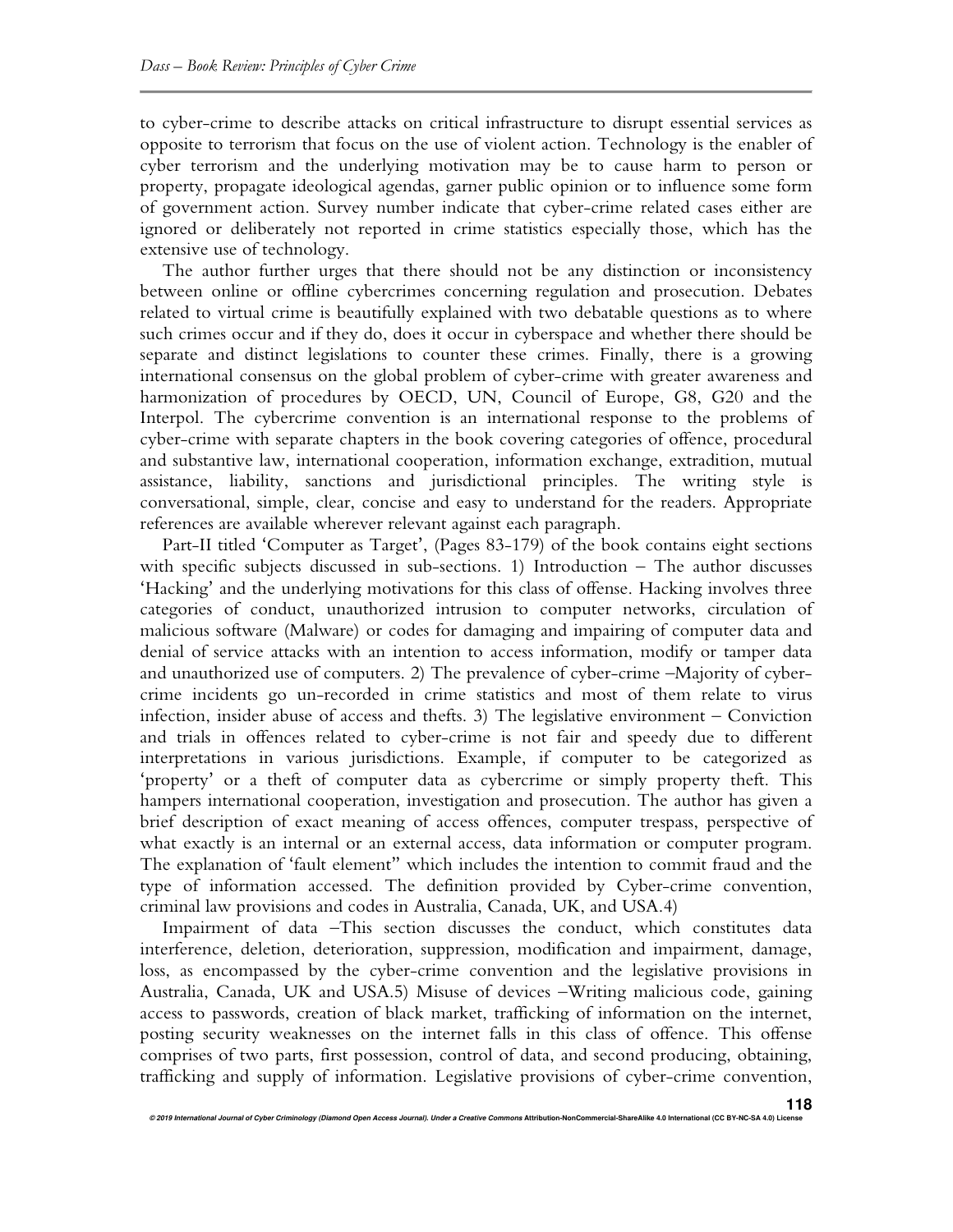

Australia, Canada, UK and USA have been explained briefly. The provisions and definitions related to Counterfeit and unauthorized access device have been adequately discussed 6) Interception of data –The author talks about the next step of vulnerability of the media, that is the interception of data when transmitted over computer Local area network (LAN), Wide area network (WAN) or wireless communication networks. The features of telecommunication, distinction between content and traffic data, live and stored data and these categories of offences include harassment, blackmail, fraud and espionage. The legislative framework of cybercrime convention, Australia, Canada, UK and USA been covered in depth with respective country analysis.

Part-III titled 'Fraud and Related offences', (Pages 239-300) of the book talks about online frauds, especially the anatomy of Nigerian mail frauds, the solicitation of email messages that asks the recipient to help the sender to move large amount of funds out of the country in exchange of commissions and a upfront deposit of fees to bribe the custodian of funds. The author explains how this email fraud which originally started by conventional mail grew into a worldwide scandal with the growth of internet as a large dominant marketplace. 1) Fraudulent sales online - Merchant solicitation emails for release of goods in exchange for funds. The prominent fraud committed under this category is the auction frauds, non-delivery of merchandize, inferior quality delivered, or non-payment for goods ordered, card not present transactions, billing done for services not existing, and long-distance telephony charge levied for internet and 'Scareware'. Scareware is a free file scan download request made to cleanup computers and later the customer discovers that with the download the computer was infected. The customer is than asked to purchase software to clean up the computer. 2) Advance fee scheme, the victim is lured to purchase some benefits or services which is non-existent. Work from home schemes where the bank account information is fraudulently collected for money laundering purposes by promising home assignments and in exchange asking bank account numbers to deposit the remuneration. The author has justified the enormity of these crimes with actual survey results. 3) Electronic fund transfer crime, where virtual money instead of the hard cash is transferred using unauthorized passwords to jurisdictions with lax regulations in order to escape detection or evade taxes. Real life examples and incidents have been narrated wherever appropriate. 4) Fraudulent investments, attractive return generating schemes are launched to solicit investment, which eventually turn out to be fake. Typically, these frauds are called 'Get rich quick' schemes. Some of the investment frauds to influence share prices artificially like 'pump and dump', 'trash and cash', 'stock price' scheme is discussed in brief. 5) Identity crime, the taxonomy is explained in brief, identity fraud where false identity is used to earn money, goods or services or government benefits. Identity theft, the assumption of pre-existing identity, identity breeding, continuing with the false identity to commit successive frauds. The category of offence include money laundering, drug trafficking, tax evasion, illegal immigration, and terrorism and how the digital technology has accentuated this type of crime. Further, there is a lucid explanation of the techniques of committing this crime like 'dumpster diving', that is looking for discarded financial statements or other identifying information. 'Social engineering', where the victim is tempted to provide personal information with the promise to offer jobs or an assurance of guaranteed gifts or prize money from a contest. Signature forgery, the ability to create false identification documents from scanned images or from reproduced documents.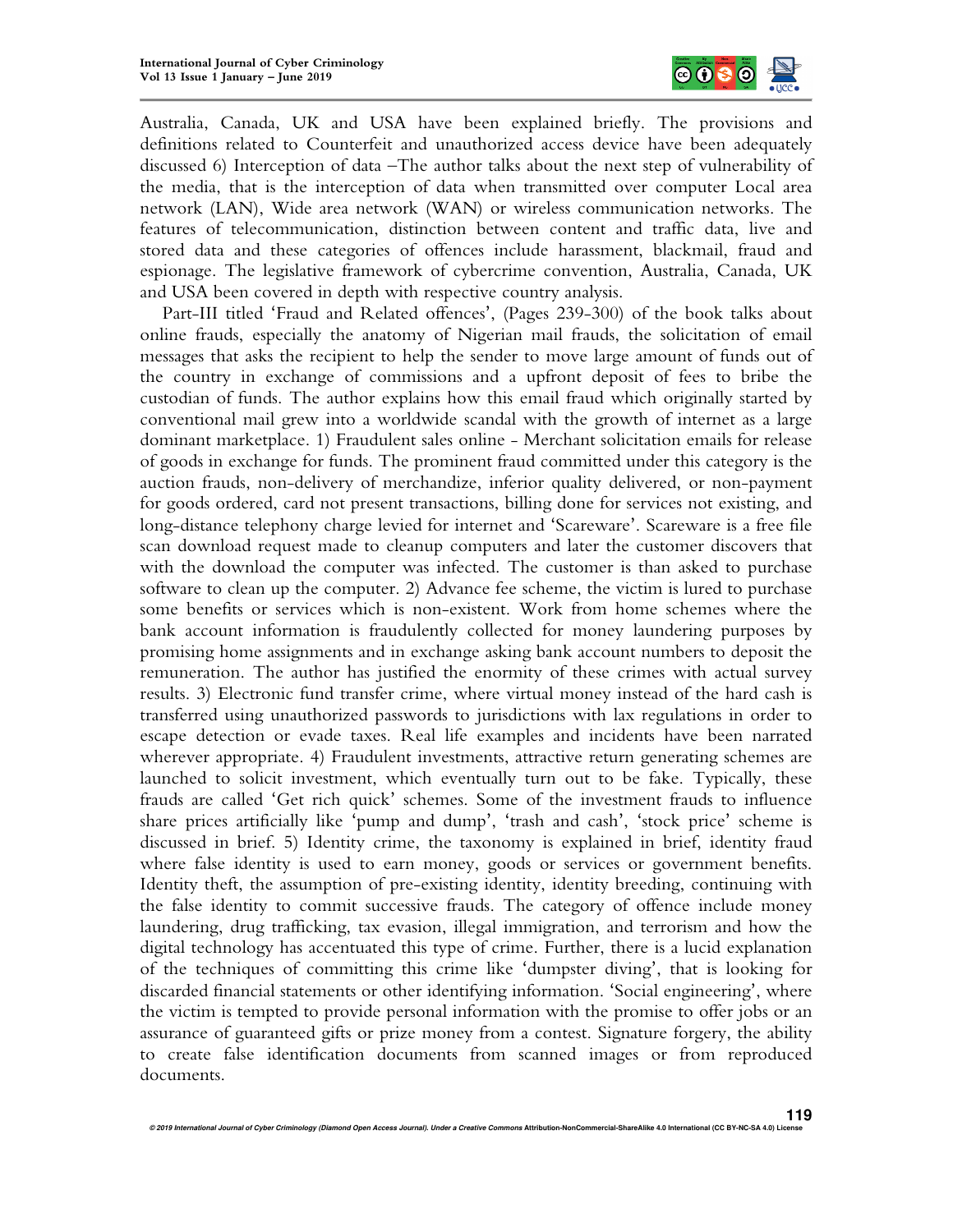6) Phishing, a technique used to gather personal, financial and sensitive information using fake web links, the request appears to have come from legitimate sources. For example a bank asking to re-verify account numbers. 7) Pharming, the technique to divert valid emails to phishing sites when an unsuspecting user types in the browser. Techniques of pharming like Domain Name Servers (DNS) poisoning, conversion of web text address to numeric IP address. The author has touched upon few technical skills, in simple language, like the methodology used by key loggers to collect and steal data which will be of interest and knowledge to the readers. 8) Credit card skimming, the process of exploiting the magnetic strip technology to illicitly capture or copy credit card information. The modus operandi of card skimmers and 'Shoulder Surfing', the covert observation of a person entering his Personal Identification Number (PIN) using a concealed camera is explained in a clearly understandable language. 9) Carding, the acquisition, distribution and use of credit and debit card information for monetary gains and the trading of that identity information on the Internet by Organized crime gangs. 10) Scale of the problem – The author contends that identity crime is mostly financial, difficult to record and crime statistics record the occurrence of fraud but not the methods used to commit the fraud. Statistical collation is difficult, victims generally write off the loss, and Organizations are reluctant to report incidents for fear of undermining consumer confidence and cost burdens associated with rectifying and investigation of identity crime is high. Prevention and countering these frauds involve coordinated approach from consumers, business groups, enforcement authorities and strong privacy legislation. Identity fabrication or the creation of false identity or identity manipulation the alteration of existing identity are the common types of identity frauds. The author categorizes identity information into three types. Biometric identity, physical features of the individual, like DNA profile, fingerprints. Attributed identity, aspects related to birth like body mark, parental characteristics. Biographic identity, identity acquired over a period like qualifications, employment history, license and passports. The jurisdictional definition of identity documentation, authentication feature, possession and dealing of identity information, tracking of identity information, manufacturing identity information is discussed at length.

11) Criminal copyright infringement –The author says that copyright infringement is neither a theft nor a fraud, but the abuse of exclusive rights of the copyright holder. Copyright infringement, most significantly are those related to reproduction and distribution on the P2P network. The author has provided the statistics of copyright violations in the US, the progress made so far, the increasing crime of piracy in China and the survey results in UK. The enforcement of copyright infringements have been a matter of civil law but the perception is gradually changing to make copyright infringement a subject of criminal law and enforcement action have assumed international dimensions. The legislative provisions of cybercrime conventions, specially the digital rights management (DRM) protection, the technology to identify and protect intellectual property in digital format. Technology protection measures (TPM), technical measures to protect copying and Rights management information (RMI), management and distribution of digital works to consumers is discussed in brief. The author attempts to differentiate civil and criminal copyright infringement especially the digital part. First, the requirement that infringements should be commercial in nature, second, the exclusive rights of distribution, third the requirements and application of *mens rea* (evil motive) or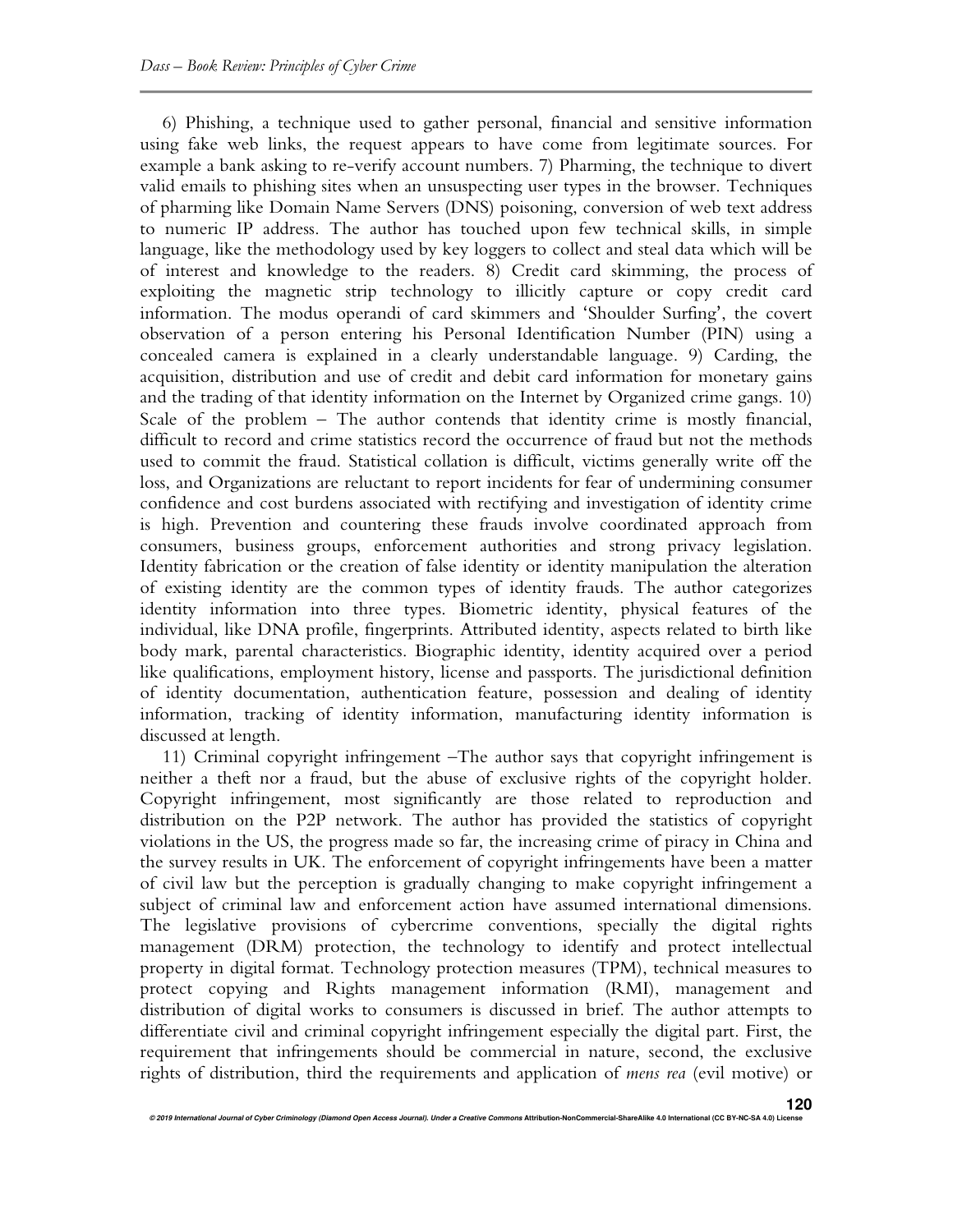

extent of culpability, fourth, the imposition of penalties and fines. 12) Spam or the electronic junk mail –The author speaks about the unsolicited spam emails and how it has assumed enormous unmanageable proportions, modern communication has enabled the growth of spams, with significant reach of audience. Major efforts to mitigate the spread of spams has not yielded any meaningful results, filtering software's have been inefficient, cost burden on the consumer has increased, spam content is offensive, malicious and offensive, a medium to spread virus and the dangerous trend is the use of botnets. The author suggests that to regulate the growth of spam, there has to be a strong anti-spam legislation, education and awareness of the email users and Industry code of conduct to be introduced specially for the direct marketing industry. Present efforts to contain the growth of spam has not been successful due to the inability to locate the origin of spam, variety of techniques used by the spammers, agencies dealing with these cases have restricted and limited powers, absence of a common civil enforcement approach in different jurisdictions, and the inability to prove damages in spam related cases. Nevertheless, Australia, Canada, UK and the USA has passed some legislations and key features of the legal provisions relate to civil and criminal enforcement of commercial and bulk email, consent of the recipient, spam related conduct like address harvesting, forgery of the subject line, automatic generation of multiple emails, unauthorized relay or transmission of messages, sending emails to non-existent addresses and criminal provisions only.

In Part IV titled 'Content Related offence', (Pages 303-384) the author starts with the discussion on the menace of child pornography 1) child abuse online, the massive proliferation of digital technology and the dissemination of sexually abusive material on the internet. In earlier days, the crime was difficult to commit because it required physical processing of films, costly equipment, difficulty in use and the transportation of content was difficult and hardly escaped detection. The significant rise of this form of crime was in the last two decades was possible due to relatively internet becoming more pervasive, cheaper technology, easier access and transmission, storage and portability. Further, the technology has also enabled "virtual child pornography" where an image is created, copied and transferred in real time and multiple copies flashed without involving any actual children. The spread is faster, in large volumes with minimal cost and anonymity without leaving any trace of the perpetrator. The communication technology further facilitated exchange of information, techniques to avoid detection and strategies to encourage and exploit the children to engage in sexual activity. Spurt of incidents related to trade in child pornography have been reported and is emerging as a profitable business for organized crime groups. Much of the international effort to tackle cyber-crime is focused on containing child pornography and presents a considerable challenge for the law enforcement agencies.

2) Criminalization of child pornography, initially production and distribution of child pornography was an offence but not the possession of obscene materials. Now it extends to all forms and all jurisdictions have realized the need for strong prohibitions in order to stop the international trade of such materials. The author has narrated the famous case of *R vs Sharpe*. The Supreme Court of Canada has accepted the fact that prohibition of child pornographic material is linked to reducing sexual abuse of children in five ways. The author provided five arguments in support to justify criminalization of child pornography. First, child pornography creates cognitive distortions in the mind of the offender, which could lead to actual sexual abuse. Second, child pornography could instigate feelings of fantasy and ultimately lead to child abuse even if there is no direct assault on children.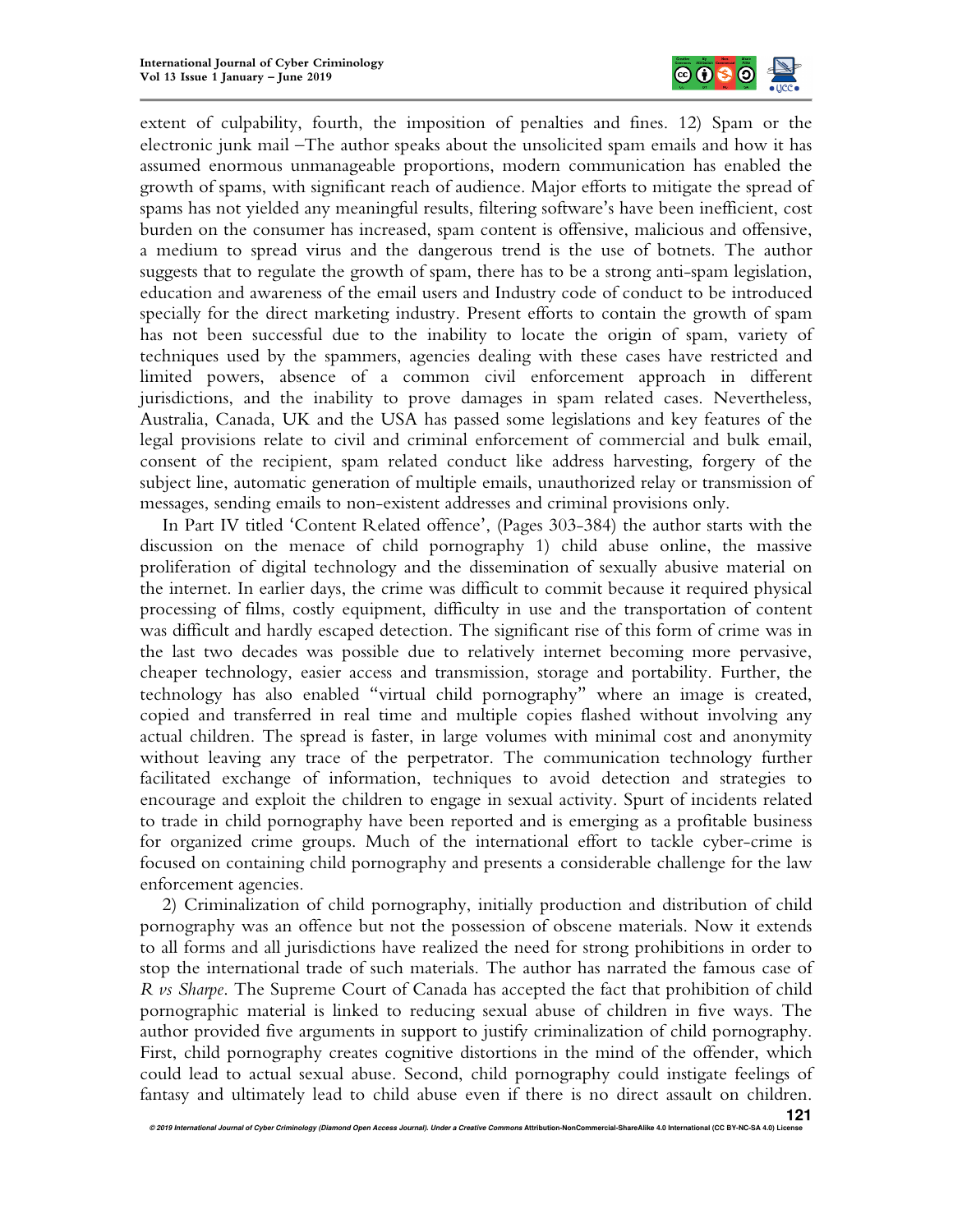Third, prohibition of child pornographic material has a direct impact in controlling such crime by law enforcement agencies, seen as a positive side effect of law. Fourth, child pornography could be an aid to grooming and seducing child victims and lastly, child pornography uses real children, which gives a supreme feeling to the offender that he created something extraordinary and attempts to trade and build a market out of it. Legislators in all jurisdictions are either framing new rules or amending existing ones to curb the spread of child pornography.

The author has mentioned some notable laws with criminal provisions like the 474.19 and 474.20 federal criminal code of Australia, 163.1 of Canada, Protection of Children Act 1978 of the UK. Protection of children against sexual exploitation act of 1977, Child protection act of 1984, Child protection restoration and penalties enhancement act of 1990, Child pornography prevention act of 1996 and the Prosecutorial remedies and other tools to end the exploitation of children act of 2003 (PROTECT) of the US. 3) Definition of child pornography, given the nature of crime, the author has provided the definition of child pornography as per the cybercrime convention and includes visual depiction of minor or a person appearing to be a minor engaged in sexually explicit conduct or realistic images representing a minor in sexually explicit conduct. The author focuses his discussion on four issues, the definition of the 'minor', acts that constitute 'sexually explicit conduct', definition of pornographic data and 'virtual' child pornography. Minor constitutes a person who is under the age of 18 years and in some jurisdictions, it is 16 years. There is a thin line of difference between the legal age to consent for sexual activity and actual participation in sexually acts.

Sexually explicit activities include real or simulated intercourse between minors, or between an adult and a minor of the same or opposite sex. Bestiality, masturbation, sadistic or masochistic abuse, extreme nudity, unnatural pose, inappropriate attire full or partial, lascivious exhibition of the genital or the pubic area of the minor or child erotica. In the internet age, all material exists in the form of data but child pornography materials constitute any medium of depiction to include text, sound, speech, video, visual images, photographs, pseudo-photographs, representation, morphed images, signals, and data or in any other form or combination of forms. Different courtroom interpretations and judicial pronouncements in various case laws are given in support. Offenders are smart enough to use sophisticated means to create 'virtual' child pornography. For example manipulating an adult image to appear childlike or composite image where the part of one image is transferred to another part of another image to appear as if the whole image is that of the child. 'Morphing' is an act of producing a new image using other two images. Cybercrime convention describes specific offences, which are criminal implications if committed intentionally and encompasses several acts suggestive of sexual willingness. These include producing, offering or making available, distributing or transmitting, procuring and possessing child pornographic materials using a computer system. Producing would mean directing, manufacturing, issuing, publishing and advertising. Offering or making would mean publishing, making available, soliciting, showing or advertising. Distributing or transmitting would mean transporting, importing and exporting of images. Procuring would mean accessing, downloading of content, causing to transmit, receiving or requesting pornographic material. Lastly, possession of pornographic content, which could be intention to possess, simple possession or physical possession with an additional intent to supply or sell. It also includes actual physical custody, de facto custody, and knowledge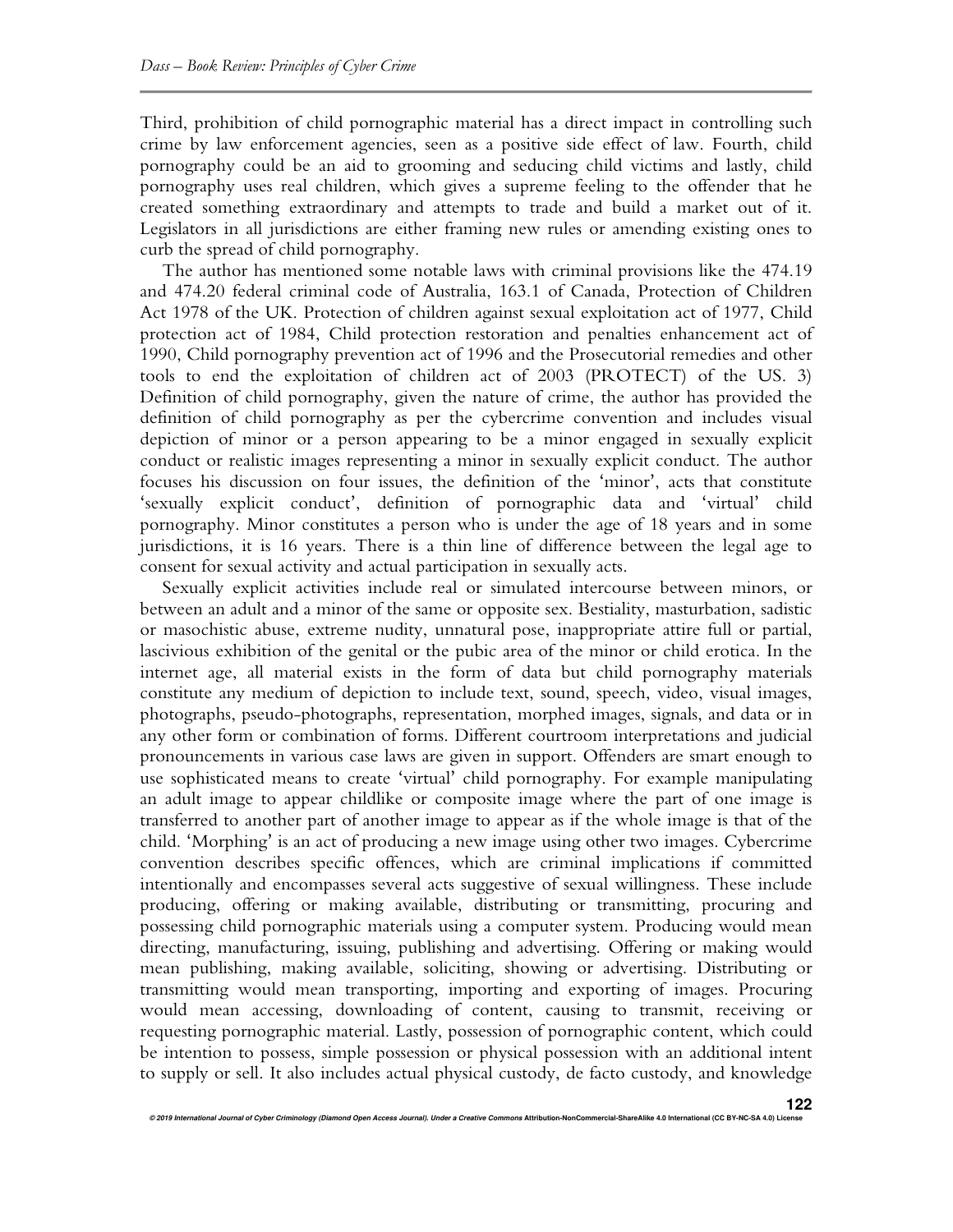

of possession. Accidental possession or ignorance would require extra judicial scrutiny. In number of cases, prosecution for possession is initiated based on deleted or destroyed images from the records available with forensic experts and could be a sufficient ground for conviction. Similarly, pleading forgetfulness, carelessness or negligence in possession of pornographic materials also calls for separate investigation to determine offence under the law. Certain defenses are available against the offense of possession of pornographic material, which could be for a 'legitimate or genuine reason' or for 'public good or morality' like administration of justice, pursuit of science, literature, art or for general public interest. For example, a police officer coming across such material in the course of performance of his duties or an academic researcher studying the effects and exposure of child pornography on the society and community life. Honest intention and good faith is a precondition to absolve oneself from the charges of offense under the laws.

In Part V, titled "Offences against the Person", (Pages 387-458) the author starts with an online conversation named 'caspercock' and 'angelgirl12yo'. 'angelgirl12yo' is a male special agent working with Wyoming Division of criminal investigation and 'caspercock' an online sexual predator, named Timothy Wales, a convict sentenced on charges of sexual assault and served prison term for over 15 years. 1) Online grooming, the act of befriending a child by an would-be abuser with an intention to gain the child's confidence and trust and get the child to acquiesce to abusive activity. With Internet penetrating in every house across the globe, communication with children is easier, intimate, and the abuser is able to adopt different persona, operate remotely, and conceal his actual identity to hoodwink the victim. Grooming involves a range of behavior. The author has used the typology used by O'Connell (2003) in his paper titled *"A Typology of Child Cybersexploitation and Online Grooming Practices"*. First, the friendship forming state the offender attempts to establish connection with the victim and finds out if the victim is willing to continue the communication. Second, the relationship forming stage where the offender wins the victims trust and confidence and attempts to gather information. In this stage, the offender deceives and exploits victim's feeling of loneliness, curiosity, low selfesteem, and sexual curiosity, temptation to earn money or exploit the vulnerability to minor psychological disorder. Third, risk assessment stage the offender conducts investigation and gathers information of the victim's location, distance of police from the place of the victim, computer network, family members or siblings to assess the risk of getting exposed in the crime commonly called the 'dry run'. Fourth, the exclusivity stage where the trust and confidence fully develops between the victim and the offender. Communication starts with the victim via private chat, email, and phone. Fifthly, the sexual stage where the offender advances to more intimate topics like kissing, request for sexual favors, meeting privately, sexual topics during online communication, exchanging sexual pictures and sharing obscene photographs. Lastly, the conclusion where the offender may abruptly disconnect contact with the victim or may continue the relationship based on apprehension of chances of being caught in the crime or on suspicion that the victim might report to the police or to the relatives or neighbor. Grooming is an inchoate offense and usually precedes the actual commission of the crime and reflects a range of offenses in the continuum. The author categorizes grooming offense asi) transmitting indecent and obscene materials to minors ii) Preparatory offence of sexual grooming aimed at winning the trust of the victim and thereafter the actual commission of the crime. iii) Inducing or procuring, the offender encourages, entices or coerces the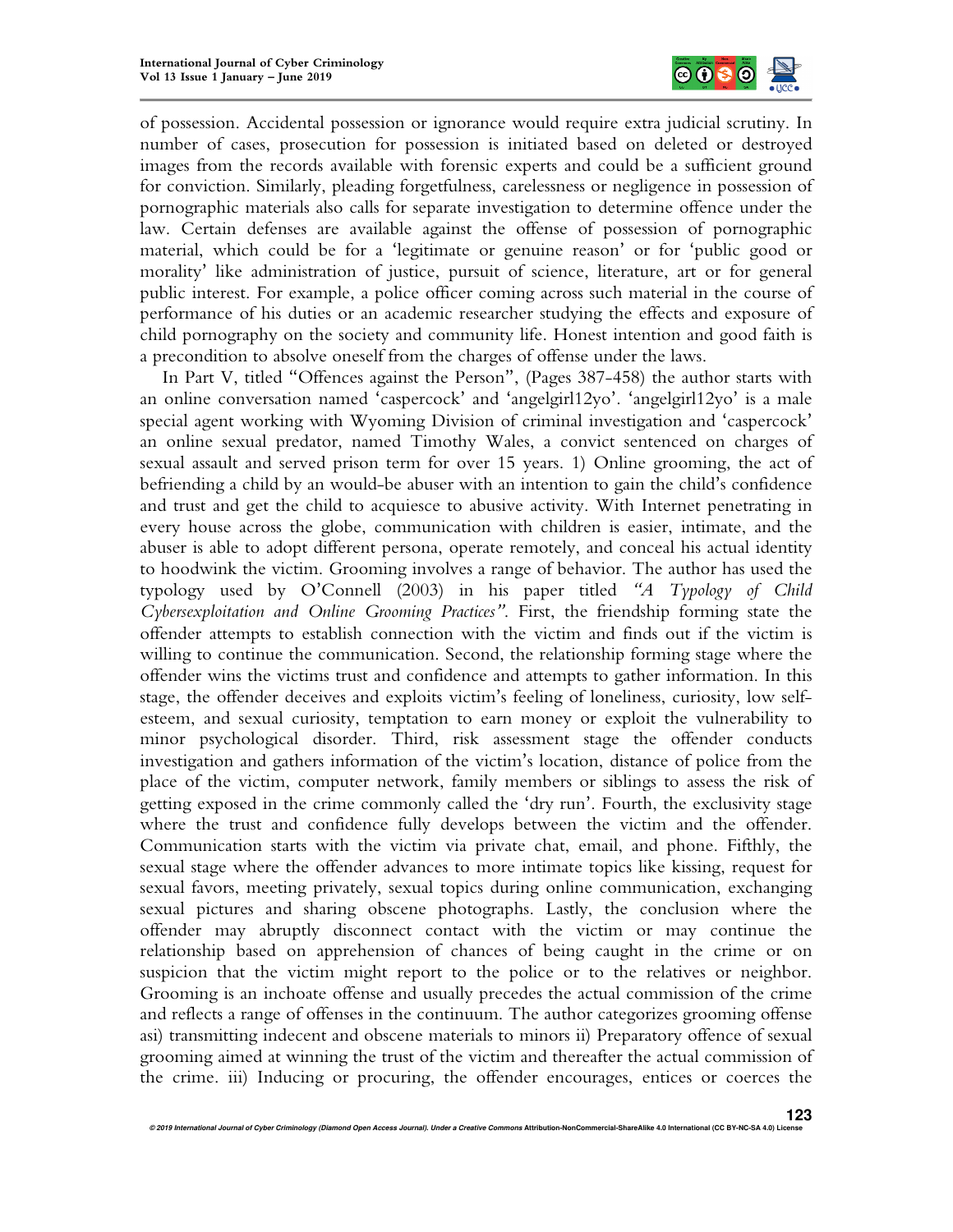minor to indulge in sexual activity, for example masturbation or persuade the minor to observe masturbation, or using webcam to depict any other indecent sexual activity. iv) The final stage of grooming is the offender travelling to the victim's place or taking the victim to undisclosed locations for the purpose of sexual activity.

2) Cyberstalking, a conduct in which the offender inflicts unwanted repeated intrusions and communication on another to such an extent that the victim develops fear for safety. The purpose could be simple enjoyment, lust, jealousy, resentment, obsession, or a desire to exert control. The offender could be an ex-partner, former colleague, distant acquaintances or a stranger and these class of offenders are predominantly male suffering from Erotomania or delusional conditions. Some of the common forms of stalking could be online surveillance, harassing phone calls, tagging the victim in social media sites, sending offensive pictures and emails or damaging the property of the victim. Stalking, though does not involve physical violence but could last for a period ranging from few days to few years. The consequences of stalking could be lead to deep psychological impact on the victim, reluctance to move out of home or office or in social gatherings, emotional distress, unwillingness or negligence in normal daily life activities, anxiety, constant worry, develop feelings of irritation, sleep disorders, suicidal tendencies or traumatic stress disorders. Cyberstalking is the use of internet, e-mail or other communication devices to stalk another person. It is more common because there is no physical contact with the victim, possibility of direct communication, easily available material on the internet, online forums, chatroom introductions, address books, call records, SMS/MMS, capability to install malwares to gain information to victims personal information. Stalking offences are difficult to prove because of non-availability of accurate data, imprecise definition as to what exactly is stalking making prosecution difficult and another form of stalking which is gaining ground is the online harassment or 'cyberbullying'. In absence of specific anti-stalking legislations in different jurisdictions, the author discussed the key components of staking offences as i) conduct element, includes a list of all activities that the offender may engage in ii) fault element as the subjective fault element, like intention or fear or the objective element that the offender is aware of the consequences and circumstances of the conduct. iii) Impact on the victim in terms of fear or bodily injury.

3) Forms of cyber stalking include i) communicating with the victim via anonymous emails or remailers, threatening emails, electronic chatrooms or instant messenger etc. ii) publishing threatening information or posting false unverified information on the internet about the victim, with an intention to cause harm, intimidate, harass or humiliate the victim. iii) Targeting the victim's computer, with the motive to interfere with the computer network to gain control of activities, modify or delete information. iv) Surveillance, with the purpose of gaining information about the victim or people and close relatives around the victim, maintaining proximity with the victim, monitoring and tracking the movement, physical activities, location of the victim, or invasion of privacy of the victim.

4) Voyeurism, or simply digital voyeurism, an act of surreptitious observation or recording, filming of the activities of another person in a private place without proximity to the victim. Miniature cameras and small mobile phones have made this possible and much easier to engage in covert surveillance. Digital technology has made the still or video images easily reproducible and distributable and the sources of these materials are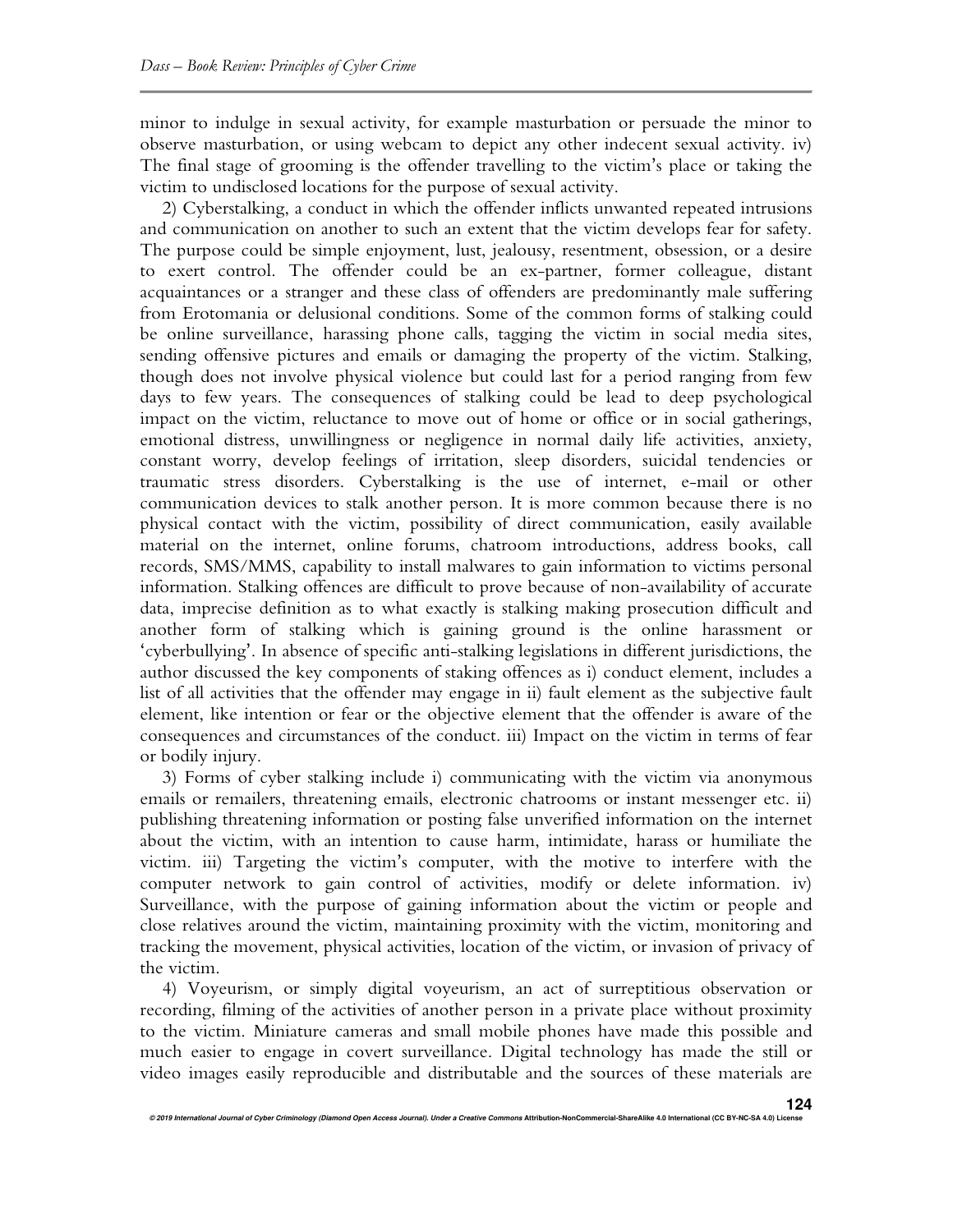

hard to retrieve. ii) Criminalization of voyeurism, Voyeurism being covert conduct of observing, recording, and the victim being unaware makes it difficult to prosecute for indecency or distribution of voyeuristic images. The nature of the activity that falls within the scope of 'Private activity' is also limited making it difficult to prove the offense. The author supports the argument for criminalization of voyeurism for the following four reasons. First, it is a privacy offense and the individual right has to have a balance against abusive and arbitrary interference by others. Second, legitimate social, business or legal activities like a journalist taking pictures or an artist making of video in public place or a law enforcement agency engaged in surveillance, freedom of expression should have a tradeoff with voyeurism laws without causing any unnecessary hardship to the victim. Third, voyeurism is in itself a sexually motivated behavior and there has to be a policy justification for prevention of sexual exploitation regardless of whether the victim is aware or not. Fourth, the impact of voyeuristic conduct on the social community and on the victim's feeling of distress, disgust, helplessness, humiliation, violation makes it a strong case for a criminal offense. The author discusses the class of offenses and acts punishable under the voyeurism laws with respect to the following i) Depictions in voyeuristic conduct, include images of nudity, semi-nudity, sexual activity, recording a person in changing rooms, private area or in a lavatory. Passing of illicit material for sexual gratification or stimulation, or involvement in sexual acts of a kind not in public like intercourse or masturbation, passionate kissing, or fondling. ii) Places where the offence is committed such as the toilet, bathrooms, bedrooms, enclosed space, living rooms, saloons or changing rooms, or a place where a person is in a state of undress or engaged in intimate sexual activities normally not in public. Purpose of the act either deliberately or ignorantly is not materially important but as long as the activity is recorded without consent, the offense is considered to have been committed. iii) Medium of recording could be mechanical electronic, or visual. Videotape, web camera, photograph, film, remote surveillance or broadcast and includes any other surreptious mode of conduct. iv) Identification of the fault element is an essential precondition for this offense. It is presumed that the observation or recording has been intentionally done even if it not or for amusement and pleasure. The motive has to be 'sexual purpose'. v) Distribution of images, manual or electronic transmission of recordings, intention to sell, print, copy, publish, circulate or advertise will also constitute an offense but the suffering and humiliation that the victim faced has to be proved. The obscene and indecent content of the communication would determine the quantum of punishment. vi) Defenses or excuses available for this offense are specific government enforcement actions or any action for the interest of safety, security and public good. Acts, which are for non-sexual purpose, may also be available as defense provided the prosecution is able to prove it.

In Part VI, titled "Jurisdiction", (Pages 461-472) the author contends that, territorial based laws is largely ineffective because the offender may be located in any part of the world. Criminal jurisdiction should transcend national boundaries and extend beyond geographical locations for extraterrestrial reach based on the seriousness of the crime, country and international law. He discusses the topic in three contexts:

 1) Prescriptive jurisdiction, which is if the state has legislative powers over a particular conduct. Matters become critical when crimes in cyberspace occur in international waters, airspace, or so transient that determining jurisdiction becomes practically impossible. Cybercrime convention has specific provisions, which talk about "Objective territoriality' means claim of jurisdiction for conduct occurring outside but has significant effect within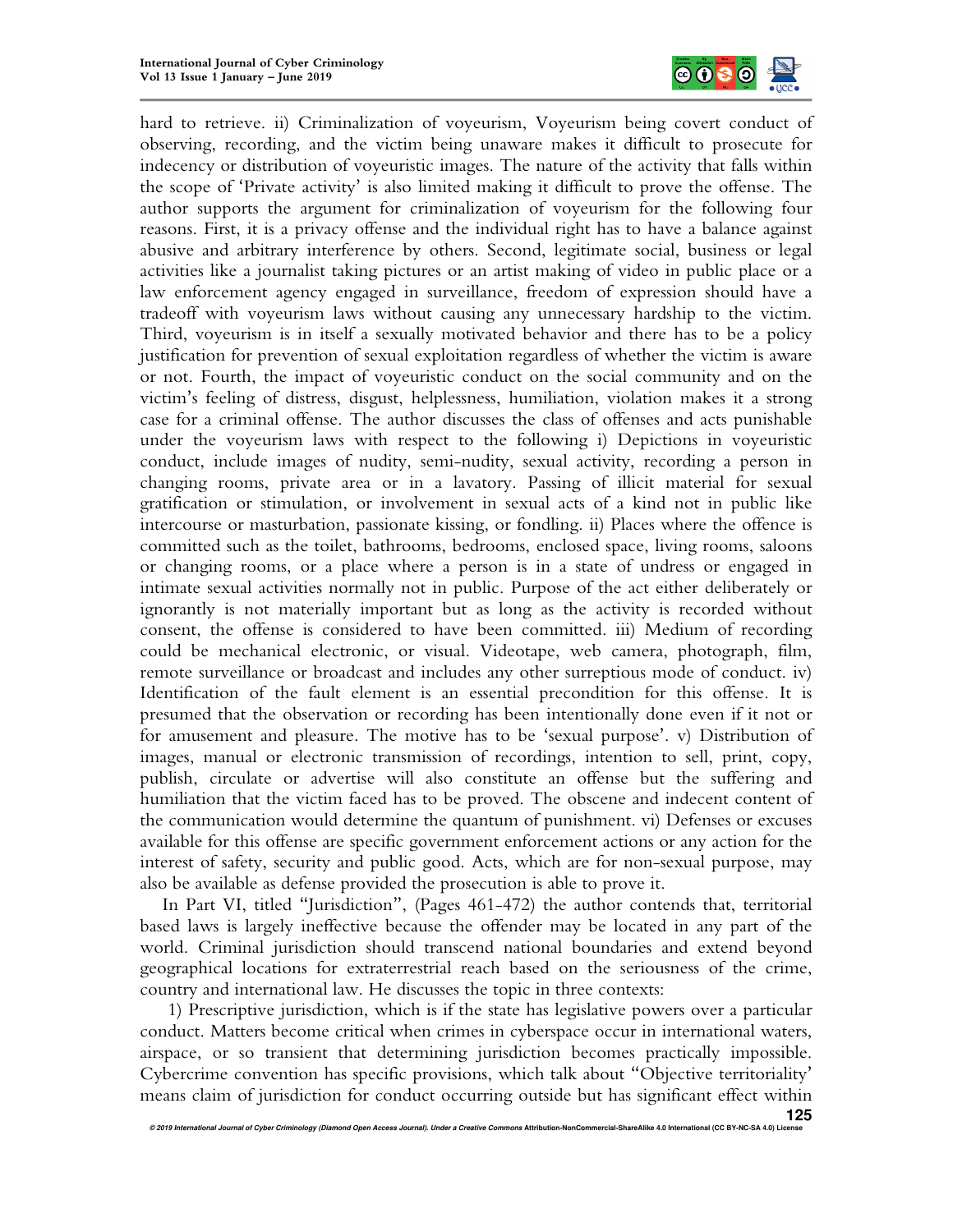its jurisdiction. Another provision is 'Protective principle' where the offense committed may have a fundamental interest in the country. The other basis is the 'Nationality principle', which means offenses committed by citizens where the nationality has to be proved irrespective of the place of occurrence. The legislature should be competent and express its intention to define jurisdiction. The author discussed the basis of liability of Australia, Canada, UK and the US.

2) Adjudicative jurisdiction, the question if the particular court has adjudicative jurisdiction on specific class of offences. Supreme court of Canada in one of its judgment in extraterritorial cases gave a verdict that the test of 'Real and substantial link' should be established between the offence and the country in which it is committed. American courts say that an offense cannot have two loci and the origin of the crime should determine the jurisdiction. In Australia and in the US the courts derive their jurisdictional authority from the 'interstate trade and commerce'. Cybercrimes are committed mostly on the internet and it is the dominant source of interstate trade and commerce. Further due to extensive enhancement of telecommunication networks in cybercrimes the jurisdiction has also extended proportionately. In cases of conflicting, jurisdictional claims the test of 'reasonableness' should be applied. The sovereign interests of individual nations ought to be protected and more appropriately, each nations should obtain consent, consult and discuss for the sake of international comity and mutual respect for each other. Cybercrime is predominantly an online activity where multiple jurisdictions overlap with each other and correlation between the factors of crime is difficult to establish. Other factors needs to be considered when the resolution of jurisdictional conflicts seems difficult, like location of the offence and the offender, the nationality of the offender and the victim, degree and the graveness of the crime, the location of the evidence and the quantum of punishment.

3) Enforcement jurisdiction, the jurisdiction who has the control and custody of the offender is generally the one who practically exercises jurisdiction over the crime. The location of the crime, data or device would determine jurisdiction. The cybercrime convention recognizes extradition for the purpose of prosecution. Extradition treaties require conformity to bilateral agreements and international obligation between both the Countries. The author did not address the issues of cross border investigation, data interception, use of intelligence services in respective countries. There has to be an existence of 'dual criminality' where the cyber offence committed should be illegal in both the countries. To make enforcement actions easier across jurisdictions it is essential that offences are declared extraditable by both the countries to make them punishable.

Finally, on page 473-505 the author concludes the book with a detailed bibliography, of the relevant references and court cases appropriate to the subject of cybercrime. Further, the book is supplemented with a list of index and reference number of pages for words used in the text.

The author is of the opinion that much of the research on the area of cyber-crime has been more on the criminological side rather than the doctrinal analysis. The writing of this book is a work towards that direction. The book is primarily for academics, legal advisors, law enforcement agencies and the student fraternity. It covers the major common law jurisdictions of US, UK, Canada and Australia because they share a common law heritage, they have dealt extensively with cyber-crime and all are signatory to the European convention on cyber-crime. The book does not cover information technology (IT) security, investigation and procedural matters but contains a comparative review of